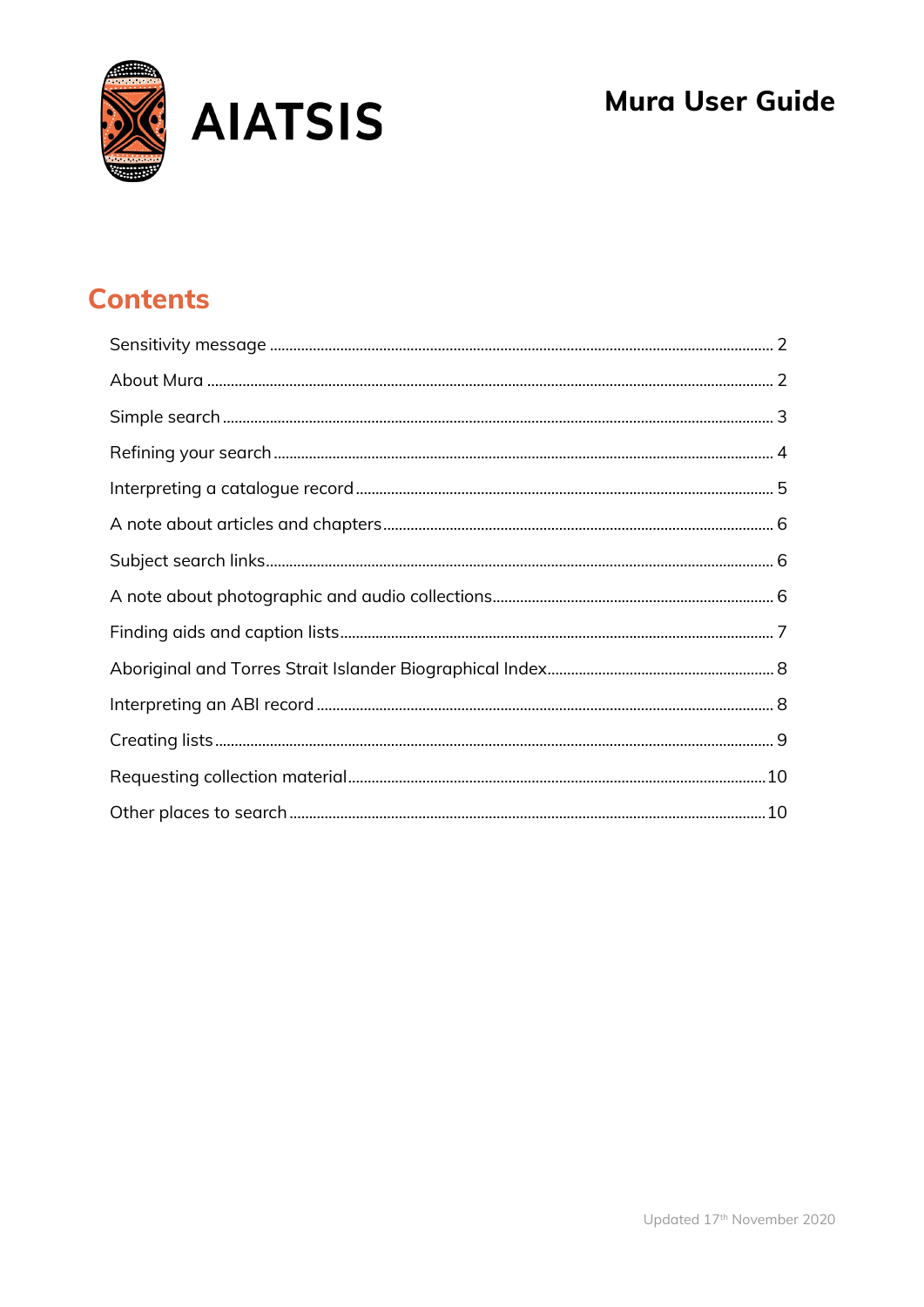#### <span id="page-1-0"></span>**Sensitivity message**

Please note: Aboriginal and Torres Strait Islander people should be aware that the collection databases may contain images, voices or names of deceased persons in photographs, film, audio recordings or printed material.

Some material may contain terms that reflect authors' views, or those of the period in which the item was written or recorded but may not be considered appropriate today. These views are not necessarily the views of AIATSIS. While the information may not reflect current understanding, it is provided in an historical context.

## <span id="page-1-1"></span>**About Mura**

Mura® is the online catalogue for AIATSIS' collection of print, audio, photographic and movingimage material.

The Mura catalogue is a searchable register of each item (for example, a book or film). This allows you to view information about items, but in most cases, you cannot read or view the items themselves online.

Mura is a word from the Ngunnawal language meaning "pathway".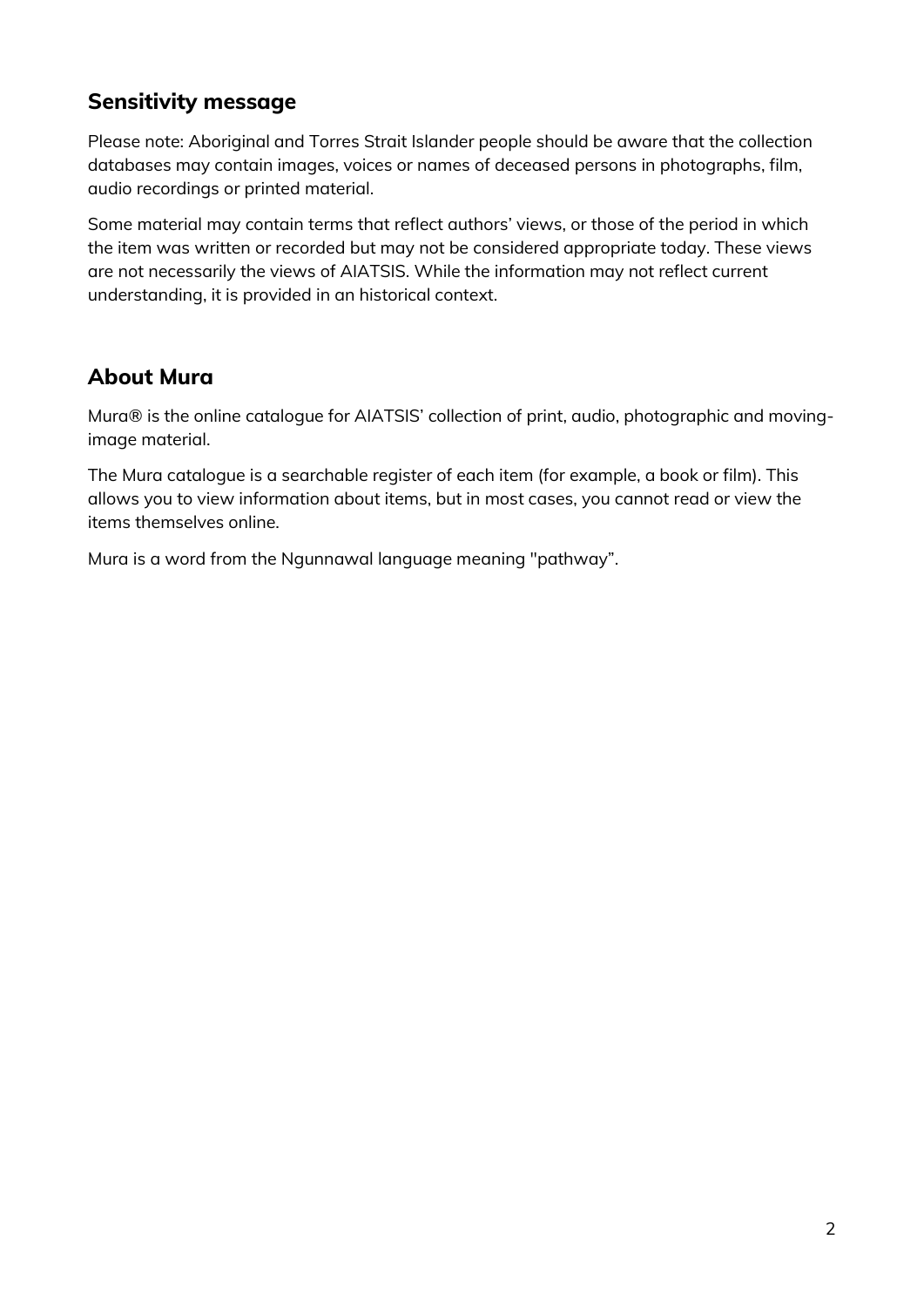### <span id="page-2-0"></span>**Simple search**

You can access Mura from the AIATSIS Collection website.

[https://collection.aiatsis.gov.au](https://collection.aiatsis.gov.au/)



You can search Mura by **keywords**, (any word or phrase) as shown in the example below.

| Mary March<br>AIATSIS<br>AUSTRALIAN INSTITUTE OF ABORIGINAL<br>AND TORRES STRAIT ISLANDER STUDIES                                                                                                             | <b>Mura®</b><br><b>Collections Catalogue</b>                                                                                                                                                                                                                          | Log In   My Account   My Lists   Contact us   $\overline{\leftarrow}$   $\bullet$ |
|---------------------------------------------------------------------------------------------------------------------------------------------------------------------------------------------------------------|-----------------------------------------------------------------------------------------------------------------------------------------------------------------------------------------------------------------------------------------------------------------------|-----------------------------------------------------------------------------------|
| Everywhere<br>$\div$<br>Everything                                                                                                                                                                            | <b>#</b> Indigenous health                                                                                                                                                                                                                                            | <b>Advanced Search</b><br><b>Search</b>                                           |
| <b>Limit Search Results</b><br>$\sim$<br><b>Material Type</b><br>Include Exclude<br>□<br>AAIN (Australian Abor                                                                                                | 4305 Results Found M<br>┯<br>Select an Action                                                                                                                                                                                                                         | 1 2 3 4 5  359<br>Sort By:                                                        |
| ABI (Aboriginal Biogr<br>1.<br>Article/Chapter<br><b>Book</b><br>CD-ROM, disk, file or<br>▶ More<br>▶ Expand All<br>Creator.<br>Exclude<br>Include<br>Australian Institute of<br>(109)<br>Cawte, John<br>(47) | Indigenous health<br>Creator Calma, Tom<br>Publication Info 2008<br>Call Number p CAL<br>Source Partyline : the newsletter of the National Rural Health Alliance no. 33, Aug<br>AIATSIS<br>$2008 : p. 4-5$<br>Excerpt: Indigenous health Calma, Tom<br><b>In Like</b> |                                                                                   |
| Bates, Daisy, 1859-19<br>(35)<br>2.<br>Australia. Aboriginal a<br>(32)<br>Australian Institute of<br>(29)<br>▶ More<br><b>Fynand All</b>                                                                      | Indigenous health / editor: Justin Healey.<br>Indigenous<br>Creator Healey, Justin.<br>health<br>Publication Info, Balmain, N.S.W.: Spinney Press, 2004                                                                                                               |                                                                                   |

Click the **title** of a search result to view the full catalogue record for that item.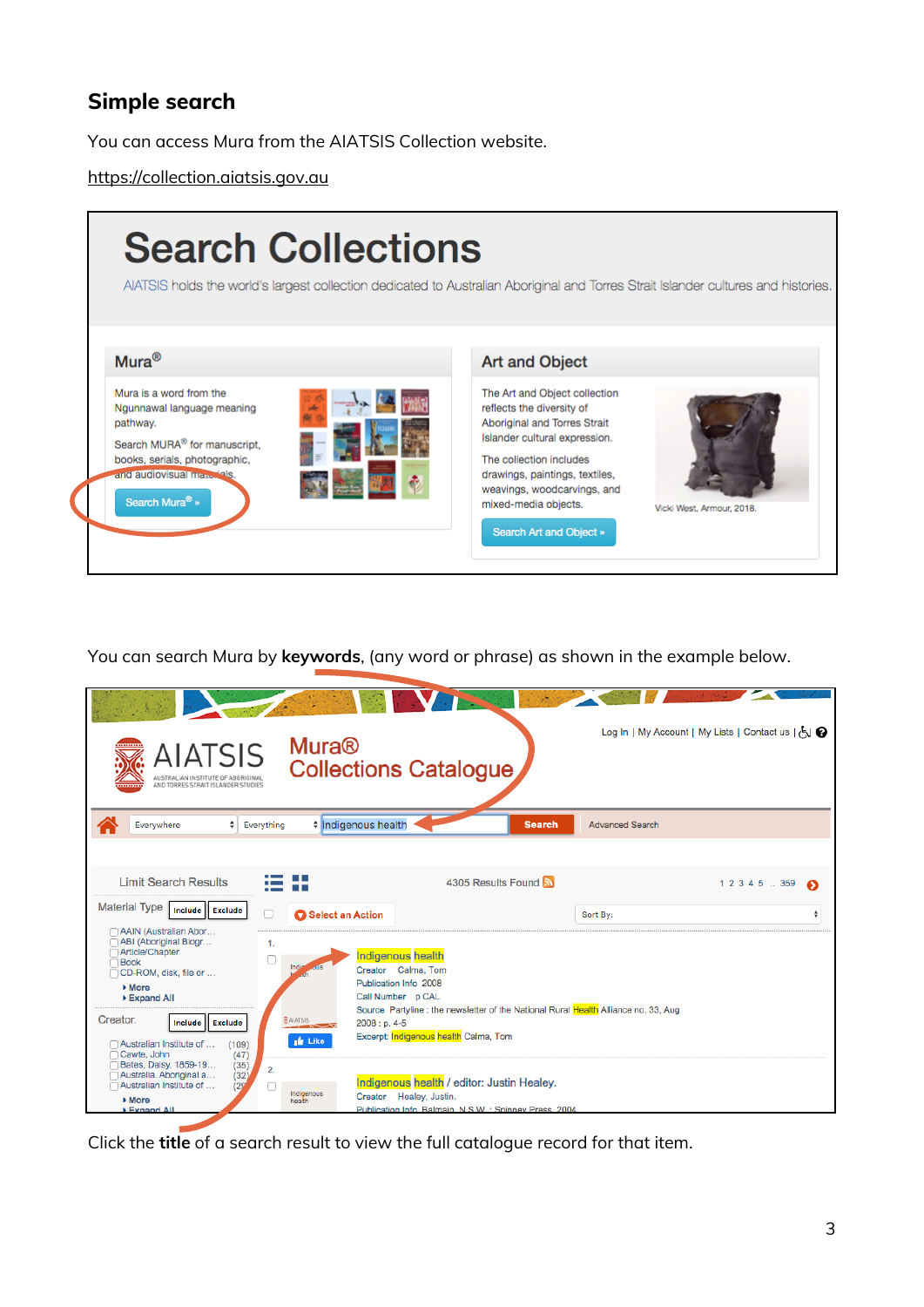## <span id="page-3-0"></span>**Refining your search**

Use the first drop-down menu to limit your search to a particular format type such as print or audio.

Use the second drop-down menu to search for a particular creator, title, language/group, place or subject.

By default, the search will include all formats ("Everywhere") and every category ("Everything").

| <b>AIATSIS</b><br>AUSTRALIAN INSTITUTE OF ABORIGINA<br>AND TORRES STRAIT ISLANDER STUDIES<br>Everywhere                                                                                                                                                                          | <b>Mura®</b><br># Indigenous health<br>Everything                                                | <b>Collections Catalogue</b><br><b>Search</b>                                                                                                                                                                                                        | <b>Advanced Search</b> | Log In   My Account   My Lists   Contact us   AJ |
|----------------------------------------------------------------------------------------------------------------------------------------------------------------------------------------------------------------------------------------------------------------------------------|--------------------------------------------------------------------------------------------------|------------------------------------------------------------------------------------------------------------------------------------------------------------------------------------------------------------------------------------------------------|------------------------|--------------------------------------------------|
| <b>Limit Search Results</b><br><b>Material Type</b><br>Include Exclude<br>AAIN (Australian Abor<br>ABI (Aboriginal Biogr<br>Article/Chapter<br><b>Book</b><br>CD-ROM, disk, file or<br>▶ More<br>▶ Expand All<br>Creator.<br>Include Exclude<br>Australian Institute of<br>(109) | Select an Action<br>1.<br>Indigenous<br>health<br>AIATSIS<br>$2008 : p. 4-5$<br><b>Info</b> Like | 4305 Results Found M<br><b>Indigenous</b> health<br>Creator Calma, Tom<br>Publication Info 2008<br>Call Number p CAL<br>Source Partyline : the newsletter of the National Rural Health Alliance no. 33, Aug<br>Excerpt: Indigenous health Calma, Tom | Sort Bv:               | 1 2 3 4 5  359<br>ഒ                              |
| Cawte, John<br>(47)<br>Bates, Daisy, 1859-19<br>(35)<br>Australia. Aboriginal a<br>(32)<br>Australian Institute of<br>(29)<br>▶ More<br>▶ Expand All<br><b>Publication Date</b><br>Include   Exclude                                                                             | 2.<br>Indigenous<br>health<br>AIATSIS<br>$\frac{1}{2}$ Like                                      | Indigenous health / editor: Justin Healey.<br>Creator Healey, Justin.<br>Publication Info Balmain, N.S.W.: Spinney Press, 2004.<br>ISBN 9781920801090<br>Call Number p HEA<br>Excerpt: Indigenous health / Healey, Justin.                           |                        |                                                  |

The side bar on the left allows you to limit (or "filter") your search results by clicking checkboxes. This is useful if you are focusing on a particular material type, creator, subject, language group, place, or items published in a particular date range.

In the example above, you could filter the search results to only show books by Daisy Bates, by ticking the relevant checkboxes and then clicking "Include".

Clicking "More" or "Expand All" will show more filtering options.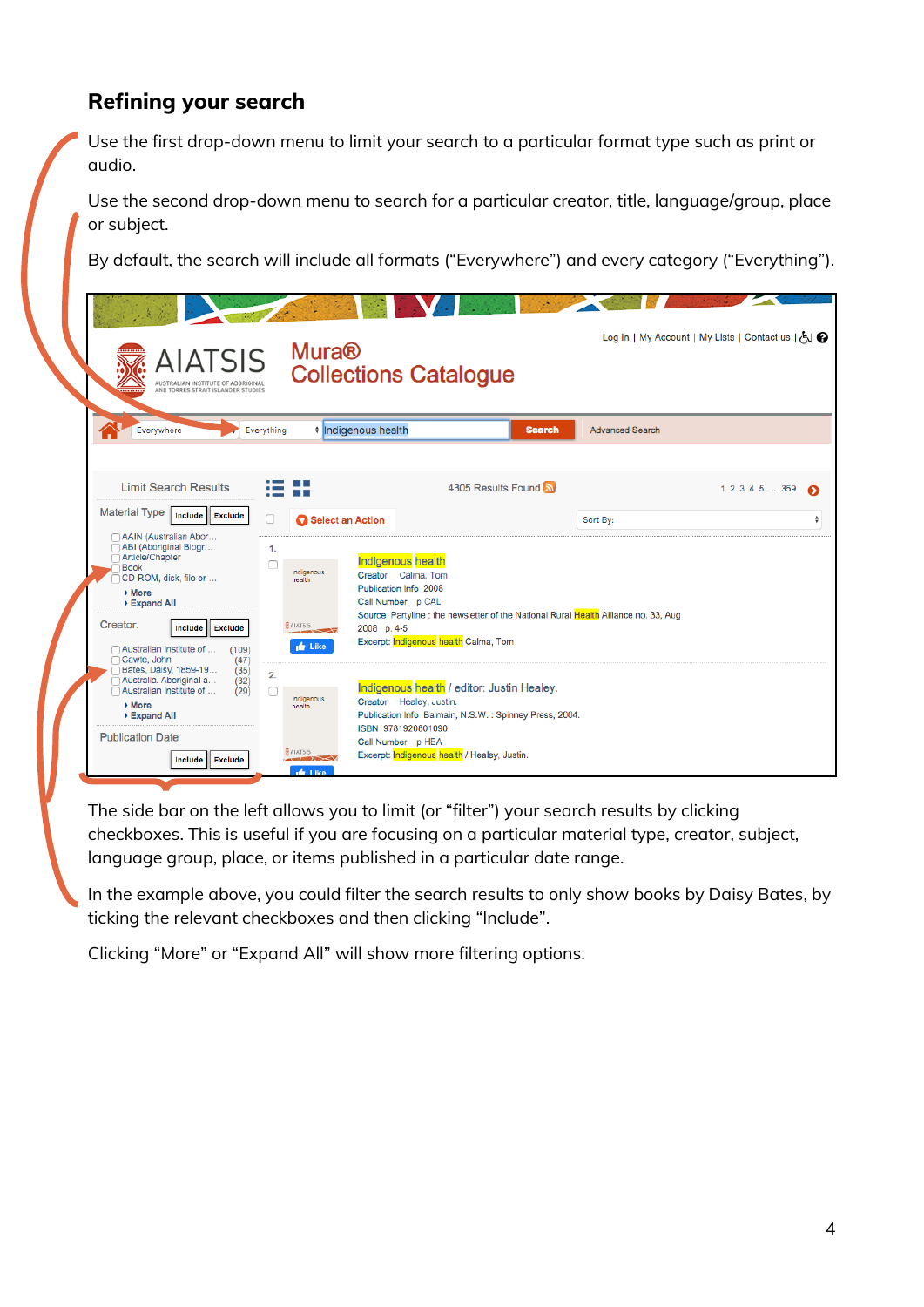#### <span id="page-4-0"></span>**Interpreting a catalogue record**



There are many information fields in a catalogue record, and these will vary depending on the type of item. The key fields to understand are:

**Call Number**: Usually a combination of letters and numbers. This is a unique identifier that helps locate an item on a shelf or on computer systems. There is a guide to the different Call Numbers used on Mura: [https://aiatsis.gov.au/research/guides-and-resources/how-search](https://aiatsis.gov.au/research/guides-and-resources/how-search-collection)[collection](https://aiatsis.gov.au/research/guides-and-resources/how-search-collection)

**Title**: The title of the item, like the title of a book or film.

**Creator**: The creator of the item, for example, the author of a book, or a photographer.

**Digitisation status**: Whether the item is digitised or not. If not, it may not be available for requests.

**Access**: This tells you whether there are any access conditions in place. "Open" items can be viewed and copied.

"Conditions Apply" usually means the items can be viewed but may have restrictions on copying or quoting, which varies from item to item.

"Closed" items will require permission from a depositor and/or community.

"Restricted" items may be for men or women only, or require permission from the relevant community or creator.

Published items will not have this field - they are "Open", though copyright laws apply.

**Place**: The location(s) mentioned or referenced in the item, or where the item was created (for example, where a book is set, or where photographs were taken).

**Collection**: This tells you whether the item is part of the Print, Sound (also known as Audio), Pictorial (also known as Photographic), or Moving-Image collections.

**Language/group**: A list of peoples and languages referred to in the item. Indigenous Australian languages can be known by a range of names and spellings. AIATSIS assigns an alphanumeric code to each language variety, with a community-preferred name and spelling, to form a reference name, for example "Wiradjuri language (D10)".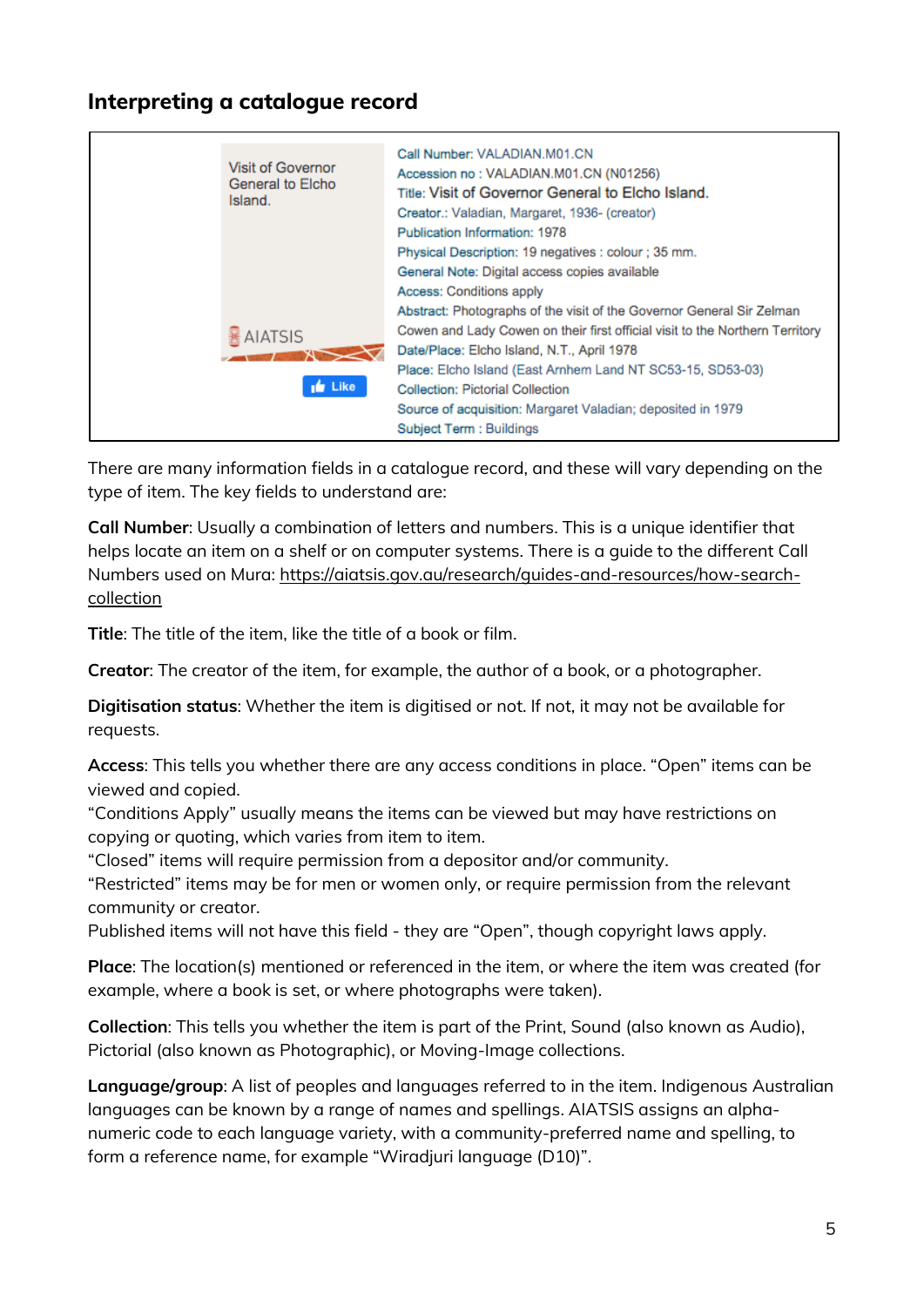## <span id="page-5-0"></span>**A note about articles and chapters**

There are many catalogue records for individual articles and chapters that are found in sources such as serials, journals and books. In these cases, the Title field refers to the article or chapter, but the Call Number relates to the source. Take note of the **Source** field to find out the issue/volume/chapter and page numbers.



In this example, the article Title is "Canberra life". The Call Number "S 02.1/17" is the call number of the whole series of "National Library of Australia News" magazines. The Source field tells us that the article is in the May 2000 edition, on pages 10 to 13.

## <span id="page-5-1"></span>**Subject search links**

Some of the information fields such as Creator, Place, Language/group and Subject Term will be coloured in blue. This means they are hyperlinks – click them to create a new search for that subject.

#### <span id="page-5-2"></span>**A note about photographic and audio collections**

In the case of audio and photographic material, the catalogue record will refer to a whole collection of recordings or photographs. It does not contain information on each item in that collection. This information may be available in a finding aid or caption list (see next section), or on the photographic collection platform (only available on-site at AIATSIS).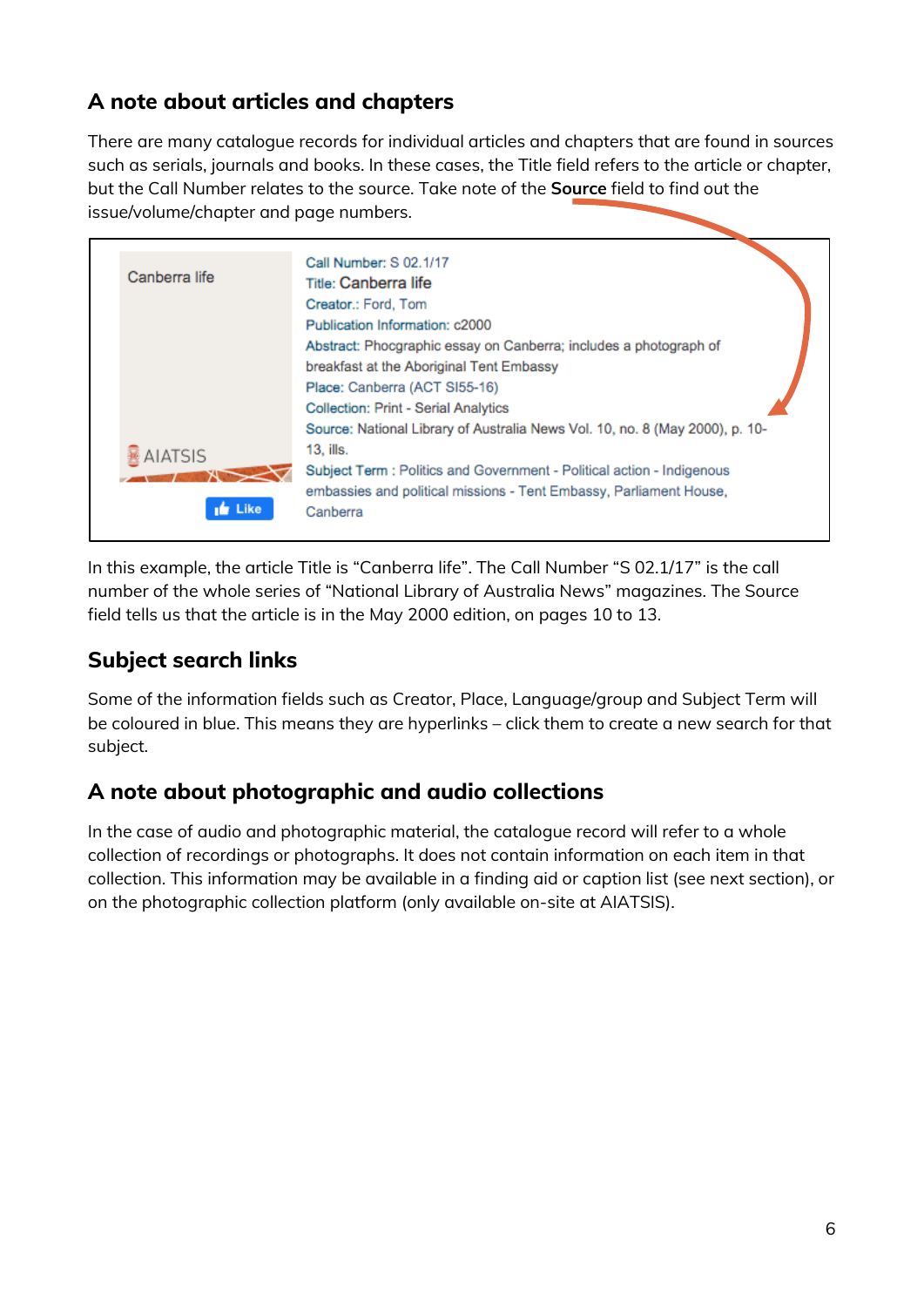## <span id="page-6-0"></span>**Finding aids and caption lists**

These documents provide more detailed information about manuscripts, audiovisual and photographic collections. These are usually linked from the collection record in Mura.

| Wangkumara<br>Accession no: BREEN_G25 (A006692-A006698)<br>Language Project<br>Title: Wangkumara Language Project<br>Creator.: Breen, Gavan<br>Publication Information: 1982<br>Physical Description: 4 audiotape reels (approximately 5 hours 43 minutes)<br>General Note: Auditioned<br>Digital access copies<br>Duration: 5 hours 43 minutes<br>Access: Open access<br><b>AIATSIS</b><br>Use and Reproduction note: Copyright restrictions may apply<br>Abstract: Wangkumara language elicitation with Albert Ebsworth, Cecil<br><b>If Like</b><br>Ebsworth and Jack O'Lantern, recorded at Bourke, NSW, 31 March - 2<br>April, 1982.<br>Date/Place: Recorded at Bourke, N.S.W., 1982, by Gavan Breen.<br>Place: Murdi Paaki / Bourke (N NSW SH55-10)<br><b>Collection: Sound Collection</b><br>Source of acquisition: Breen, John Gavan; deposited on 13 April 1982<br>Performer: Cecil Ebsworth; Albert Ebsworth; Jack O'Lantern<br>Language/group: Wangkumara language L25<br>Duration: 054300<br>Sound characteristics: analoge | Call Number: BREEN_G25                                       |
|----------------------------------------------------------------------------------------------------------------------------------------------------------------------------------------------------------------------------------------------------------------------------------------------------------------------------------------------------------------------------------------------------------------------------------------------------------------------------------------------------------------------------------------------------------------------------------------------------------------------------------------------------------------------------------------------------------------------------------------------------------------------------------------------------------------------------------------------------------------------------------------------------------------------------------------------------------------------------------------------------------------------------------------|--------------------------------------------------------------|
|                                                                                                                                                                                                                                                                                                                                                                                                                                                                                                                                                                                                                                                                                                                                                                                                                                                                                                                                                                                                                                        |                                                              |
|                                                                                                                                                                                                                                                                                                                                                                                                                                                                                                                                                                                                                                                                                                                                                                                                                                                                                                                                                                                                                                        |                                                              |
|                                                                                                                                                                                                                                                                                                                                                                                                                                                                                                                                                                                                                                                                                                                                                                                                                                                                                                                                                                                                                                        |                                                              |
|                                                                                                                                                                                                                                                                                                                                                                                                                                                                                                                                                                                                                                                                                                                                                                                                                                                                                                                                                                                                                                        |                                                              |
|                                                                                                                                                                                                                                                                                                                                                                                                                                                                                                                                                                                                                                                                                                                                                                                                                                                                                                                                                                                                                                        |                                                              |
|                                                                                                                                                                                                                                                                                                                                                                                                                                                                                                                                                                                                                                                                                                                                                                                                                                                                                                                                                                                                                                        |                                                              |
|                                                                                                                                                                                                                                                                                                                                                                                                                                                                                                                                                                                                                                                                                                                                                                                                                                                                                                                                                                                                                                        |                                                              |
|                                                                                                                                                                                                                                                                                                                                                                                                                                                                                                                                                                                                                                                                                                                                                                                                                                                                                                                                                                                                                                        |                                                              |
|                                                                                                                                                                                                                                                                                                                                                                                                                                                                                                                                                                                                                                                                                                                                                                                                                                                                                                                                                                                                                                        |                                                              |
|                                                                                                                                                                                                                                                                                                                                                                                                                                                                                                                                                                                                                                                                                                                                                                                                                                                                                                                                                                                                                                        |                                                              |
|                                                                                                                                                                                                                                                                                                                                                                                                                                                                                                                                                                                                                                                                                                                                                                                                                                                                                                                                                                                                                                        |                                                              |
|                                                                                                                                                                                                                                                                                                                                                                                                                                                                                                                                                                                                                                                                                                                                                                                                                                                                                                                                                                                                                                        |                                                              |
|                                                                                                                                                                                                                                                                                                                                                                                                                                                                                                                                                                                                                                                                                                                                                                                                                                                                                                                                                                                                                                        |                                                              |
|                                                                                                                                                                                                                                                                                                                                                                                                                                                                                                                                                                                                                                                                                                                                                                                                                                                                                                                                                                                                                                        |                                                              |
|                                                                                                                                                                                                                                                                                                                                                                                                                                                                                                                                                                                                                                                                                                                                                                                                                                                                                                                                                                                                                                        |                                                              |
|                                                                                                                                                                                                                                                                                                                                                                                                                                                                                                                                                                                                                                                                                                                                                                                                                                                                                                                                                                                                                                        |                                                              |
|                                                                                                                                                                                                                                                                                                                                                                                                                                                                                                                                                                                                                                                                                                                                                                                                                                                                                                                                                                                                                                        |                                                              |
|                                                                                                                                                                                                                                                                                                                                                                                                                                                                                                                                                                                                                                                                                                                                                                                                                                                                                                                                                                                                                                        |                                                              |
|                                                                                                                                                                                                                                                                                                                                                                                                                                                                                                                                                                                                                                                                                                                                                                                                                                                                                                                                                                                                                                        |                                                              |
|                                                                                                                                                                                                                                                                                                                                                                                                                                                                                                                                                                                                                                                                                                                                                                                                                                                                                                                                                                                                                                        |                                                              |
|                                                                                                                                                                                                                                                                                                                                                                                                                                                                                                                                                                                                                                                                                                                                                                                                                                                                                                                                                                                                                                        |                                                              |
|                                                                                                                                                                                                                                                                                                                                                                                                                                                                                                                                                                                                                                                                                                                                                                                                                                                                                                                                                                                                                                        | Subject Term : Language - Linguistics - Language elicitation |
| Electronic Access: Click here to view PDF finding aid                                                                                                                                                                                                                                                                                                                                                                                                                                                                                                                                                                                                                                                                                                                                                                                                                                                                                                                                                                                  |                                                              |

Audio and moving image collections may have finding aids, and photographic collections may have caption lists, but not every collection has one.

If the link on the catalogue record does not work, search for the finding aid here: <https://aiatsis.gov.au/research/guides-and-resources/collection-finding-aids>

Search using the Call Number of the collection – you can copy this from the Mura record.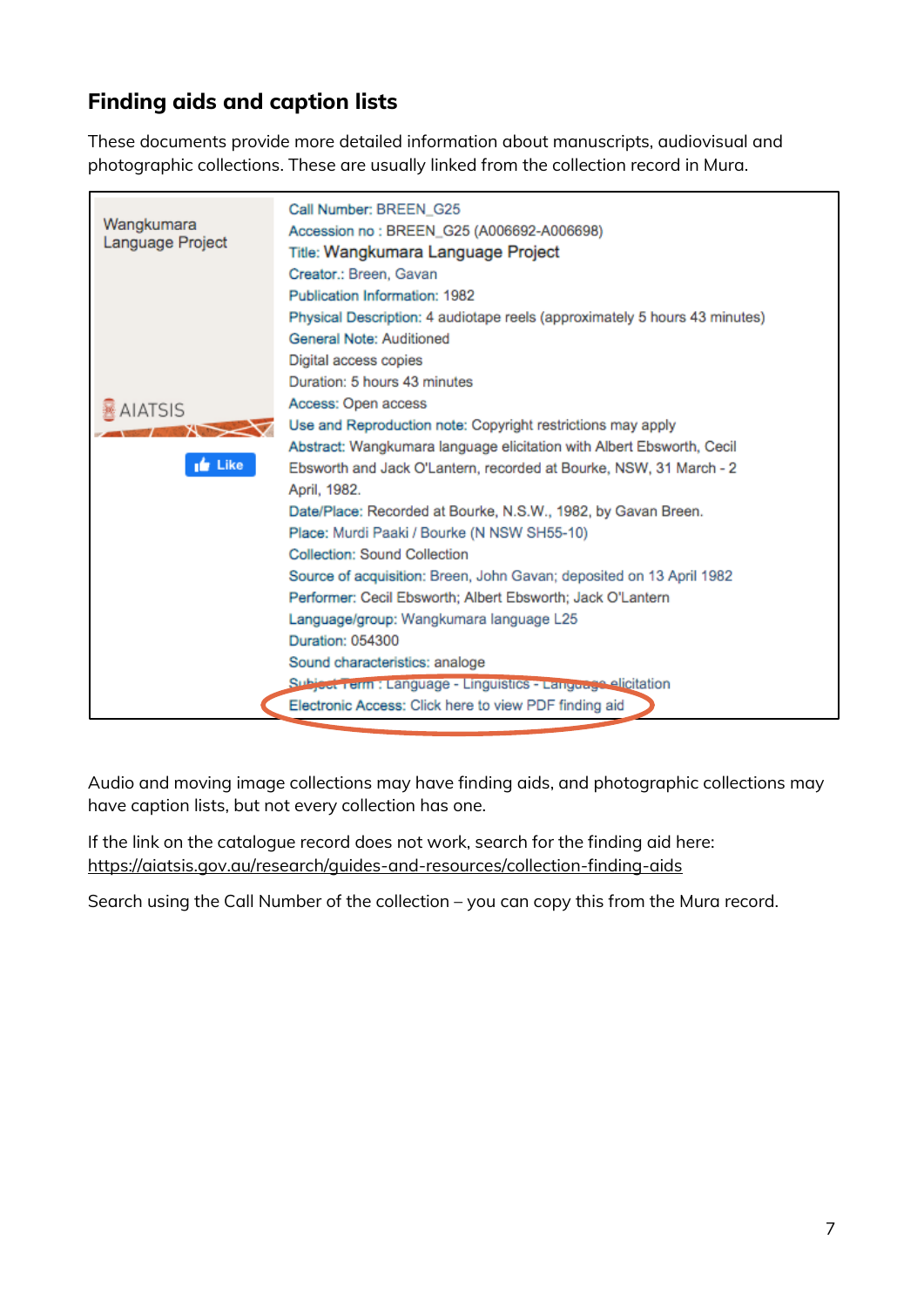## <span id="page-7-0"></span>**Aboriginal and Torres Strait Islander Biographical Index**

The Aboriginal and Torres Strait Islander Biographical Index (ABI) is an index of Aboriginal and Torres Strait Islander names selected from generally available publications held at AIATSIS. These publications are books and articles created by, with, or about Aboriginal and Torres Strait Islander peoples.

You can limit your search result to only ABI records using the first drop-down menu.

#### <span id="page-7-1"></span>**Interpreting an ABI record**

**Call number**: The call number of the source (the book or serial the person is named in).

**Abstract**: A summary of the information about the person contained in the source.

**Personal Subject**: The person mentioned in the source material.

**Source**: The name of the publication, and the page number(s) where the person is mentioned.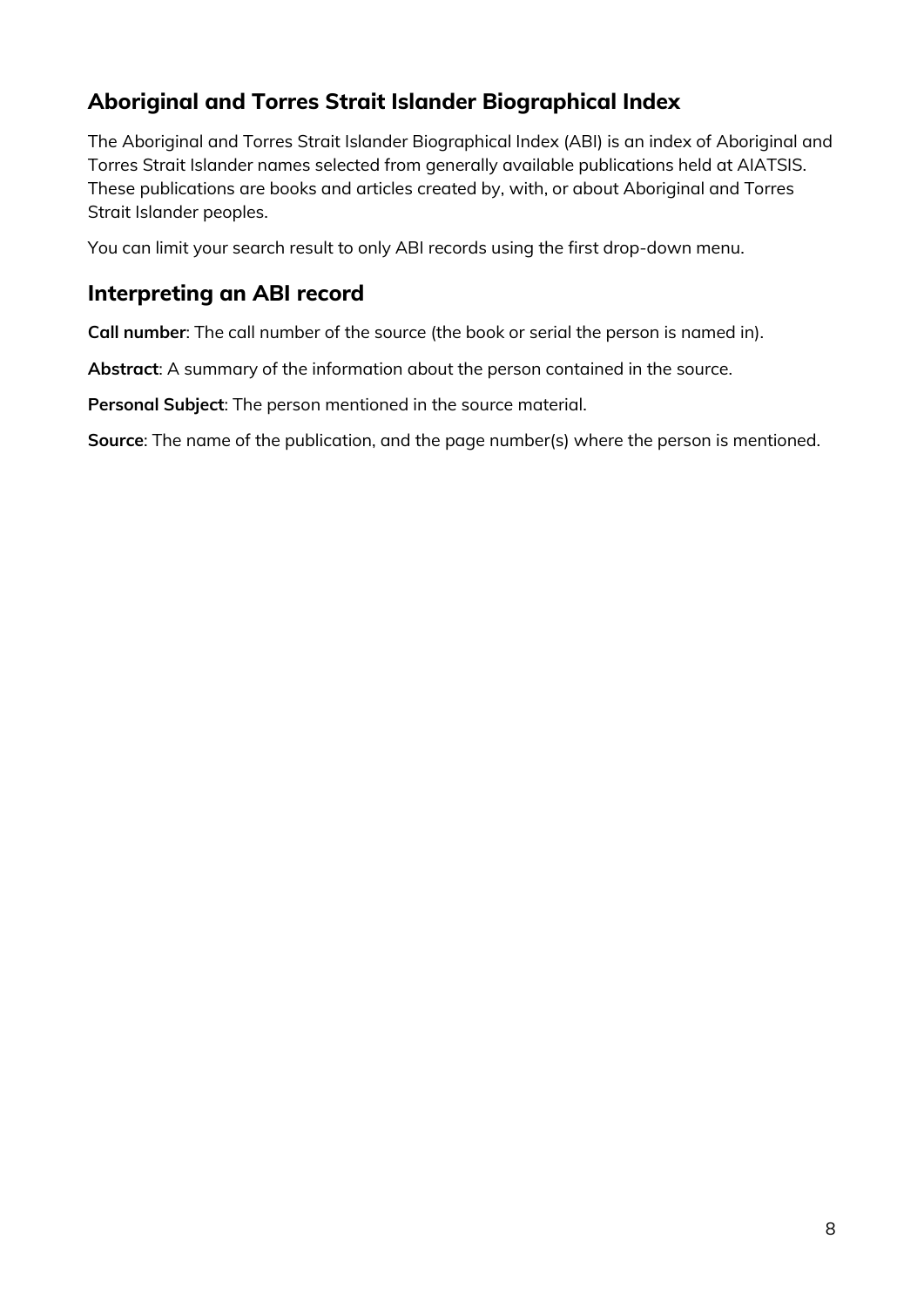## <span id="page-8-0"></span>**Creating lists**

You can create a temporary list of collection items - this is useful when planning a visit to the Reading Room or making a request for copies of collection material.

From a catalogue record, click **Select an Action**, then **Add to My Lists**.

| Call Number: MS 4510<br>Accession no: MAR07/021                                                                                 | Select an Action |
|---------------------------------------------------------------------------------------------------------------------------------|------------------|
| Title: Fishing for culture : toward an Aboriginal theory of marine<br>resource use among the Bardi Aborigines of One Arm Point, | Add to My Lists  |
| Western Australia.                                                                                                              | Email            |
| Creator.: Rouja, Philippe Max<br>University of Durham. Department of Anthropology                                               | Print            |
| <b>British Thesis Service</b><br>British Library. Document Supply Centre.                                                       |                  |

You can also do this from a page of search results by clicking the tick-boxes to select items, then click **Select an Action**, then **Add to My Lists**.

To view your list, click **My Lists** at the top of the page.

To save your list for future use, click the top tick-box, then click **Select an Action**, then **Print** (to produce a printer-friendly version) or **Email** (to email the list to yourself).

|     | <b>E</b> Temporary List                                                                                                |                                                                                                                                                                                                                                                                                                                                                                                                                       | 3 list items |
|-----|------------------------------------------------------------------------------------------------------------------------|-----------------------------------------------------------------------------------------------------------------------------------------------------------------------------------------------------------------------------------------------------------------------------------------------------------------------------------------------------------------------------------------------------------------------|--------------|
| ☑   | Select an Action                                                                                                       | Arrange By:                                                                                                                                                                                                                                                                                                                                                                                                           |              |
| ⊞ Ø | Final report to<br>AIATSIS:<br>fishing<br>through time<br>in the<br>Wellesley<br>.<br><b>AIATSIS</b><br><b>In Like</b> | Creator. Dalley, Cameo<br>Title (Excludes ABI) IATS Final report to AIATSIS: fishing through time in the<br><b>Wellesley Islands</b><br>Call Number pMS 6359<br>Final report to AIATSIS: fishing through time in the Wellesley<br>Islands<br>Publication Info [2010]<br>Access Open access - Reading ; Open copying for private study; Closed<br>quotation. Not for Inter-Library Loan.<br>Summary annotation pending |              |
| ⊞ Ø | Fishing for<br>culture :<br>toward an<br>Aboriginal<br>theory of<br>marine                                             | Creator. Rouja, Philippe Max<br>Title (Excludes ABI) IATS Fishing for culture : toward an Aboriginal theory of<br>marine resource use among the Bardi Aborigines of One Arm Point, Western<br>Australia.                                                                                                                                                                                                              |              |

Please note that the "Log In" and "My Account" features are currently not available.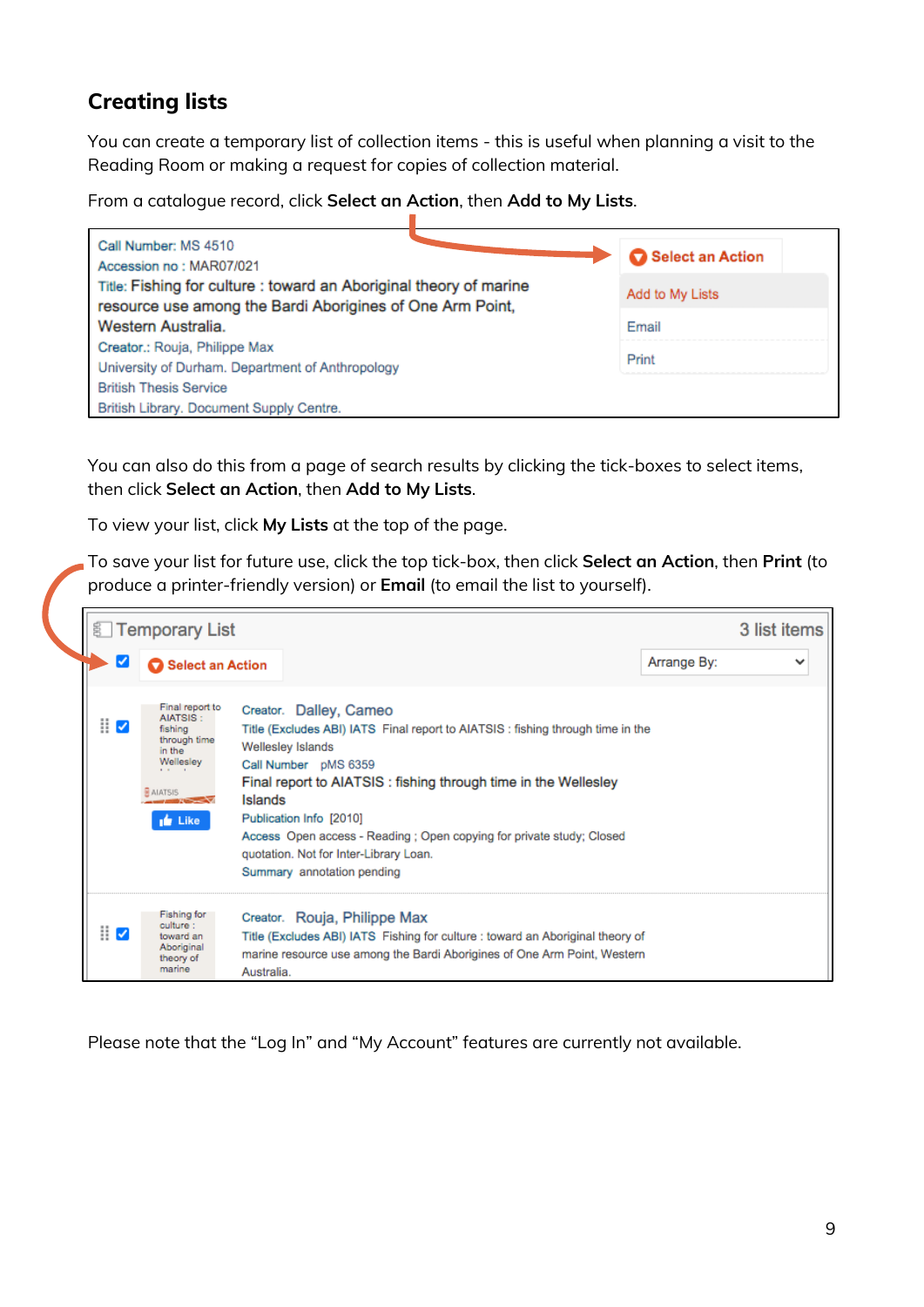### <span id="page-9-0"></span>**Requesting collection material**

Collection material cannot be viewed online, but you can make a request for copies of items.

When making a request, we encourage you to send us one of the following:

- A list you have created using Mura.
- The web address (URL) of the catalogue record for each item.
- The full text of the catalogue records for each item, copy-pasted from Mura.

Please also tell us the names of the particular people, languages, places or subjects you are interested in.

More information, and our request and appointment form can be found here:

<https://aiatsis.gov.au/collection/using-collection/accessing-items-collection>

#### <span id="page-9-1"></span>**Other places to search**

#### **AUSTLANG**

AUSTLANG provides information about Aboriginal and Torres Strait Islander languages which has been assembled from a number of referenced sources. It allows you to search using a map interface.

#### <https://collection.aiatsis.gov.au/austlang/about>

#### **Pathways**

Pathways contains terms used to describe the items in the AIATSIS Collections. It includes a thesaurus for subjects relating to Australian Aboriginal and Torres Strait Islander studies, language groups and people, and place names. Subject headings used in Mura come from this thesaurus. If you are interested in a particular subject, you may like to search Pathways first to find a subject heading of your interest and launch a Mura catalogue search from Pathways.

#### <http://www1.aiatsis.gov.au/subject/SubjectHelp.asp>

#### **AIATSIS photographic collection platform**

Currently only available on-site at AIATSIS, this platform allows you to search images in AIATSIS' collections by place, photographer, captions and other information. Images that are not restricted are able to be viewed. In the future, this platform may be publicly searchable, but without images.

#### <https://collection.aiatsis.gov.au/>

#### **Trove**

Trove helps you find and use resources relating to Australia. It brings together content from libraries, museums, archives and other organisations, including AIATSIS.

Many of the items AIATSIS holds are available in other libraries. Once you identify an item on Mura you can use Trove to check if your own local/state/university library also has it.